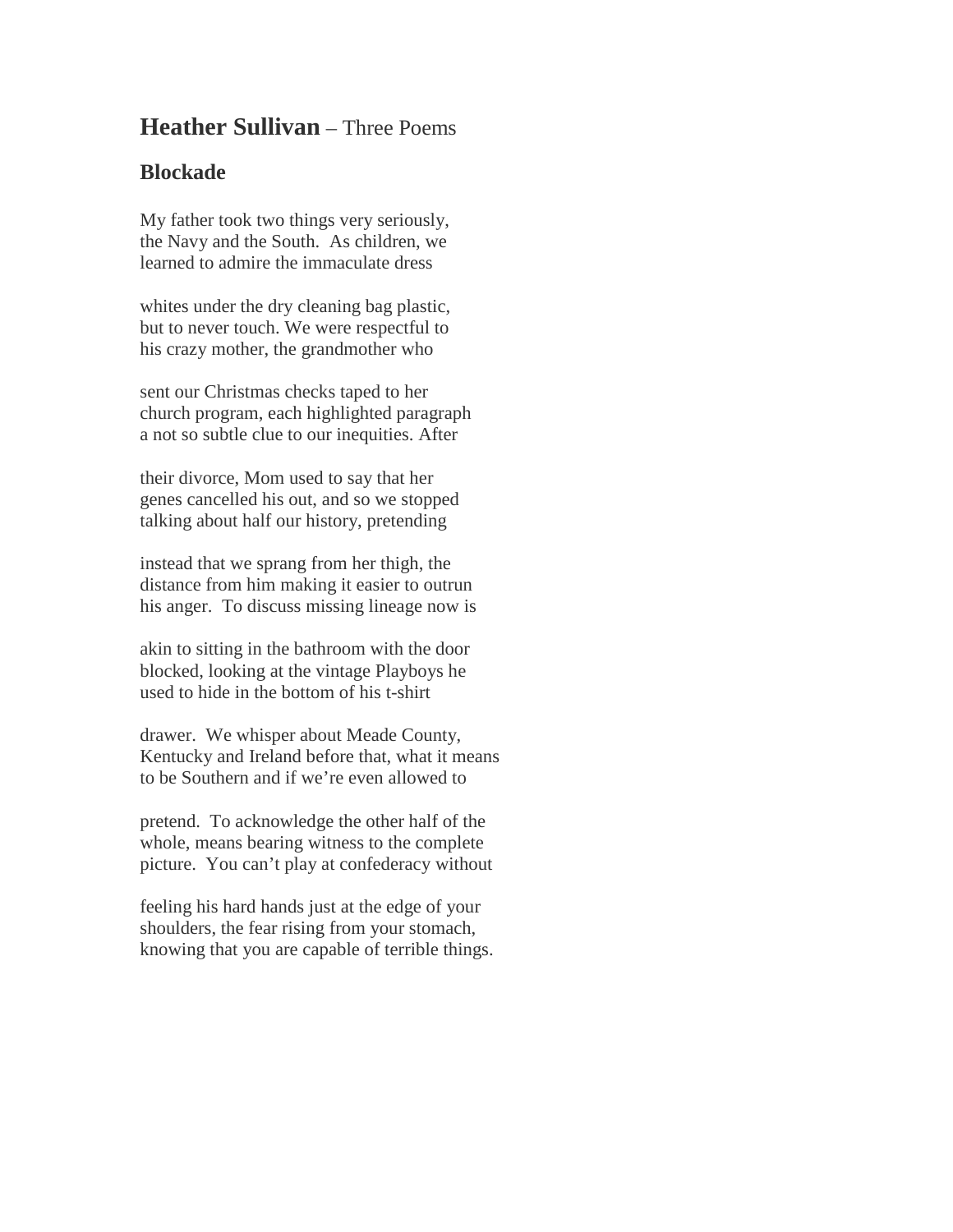## **Do-Bee**

When Miss Nancy would hold up her magic mirror, I'd cross my fingers and toes, hold my breath, beg her to say my name. I wanted my will to be strong enough for her to see me over the thousand miles and through the television glass. If she would see me, I could wrap my name around the hurts and pocket it against my father's threats, a madstone to ward off his poison. You're just like her in every way. She's ugly, nothing. I beg to differ, would be my reply, for Miss Nancy has shown me the way, the truth and the life. You see, I have this here stone in my pocket, this blessing and this curse. The first name you picked from the choices she gave you, coupled with your gift of assimilation, this last name, the only pleasant touch you ever gave. More than the sum of my parts, I exorcise your demon, so that I might enjoy my milk and cookies in peace. Miss Nancy never rescued me, nor did she wash me clean in proper deportment. She saved Michael and Kelly and Jimmy and Kathleen, while Mom taped an emergency quarter inside my backpack, so I would always be able to call home.

## **Slipping**

All the climbing structures at the playground were made out of wood. I remember a pirate ship, a crazy jungle gym, all beside a lake.